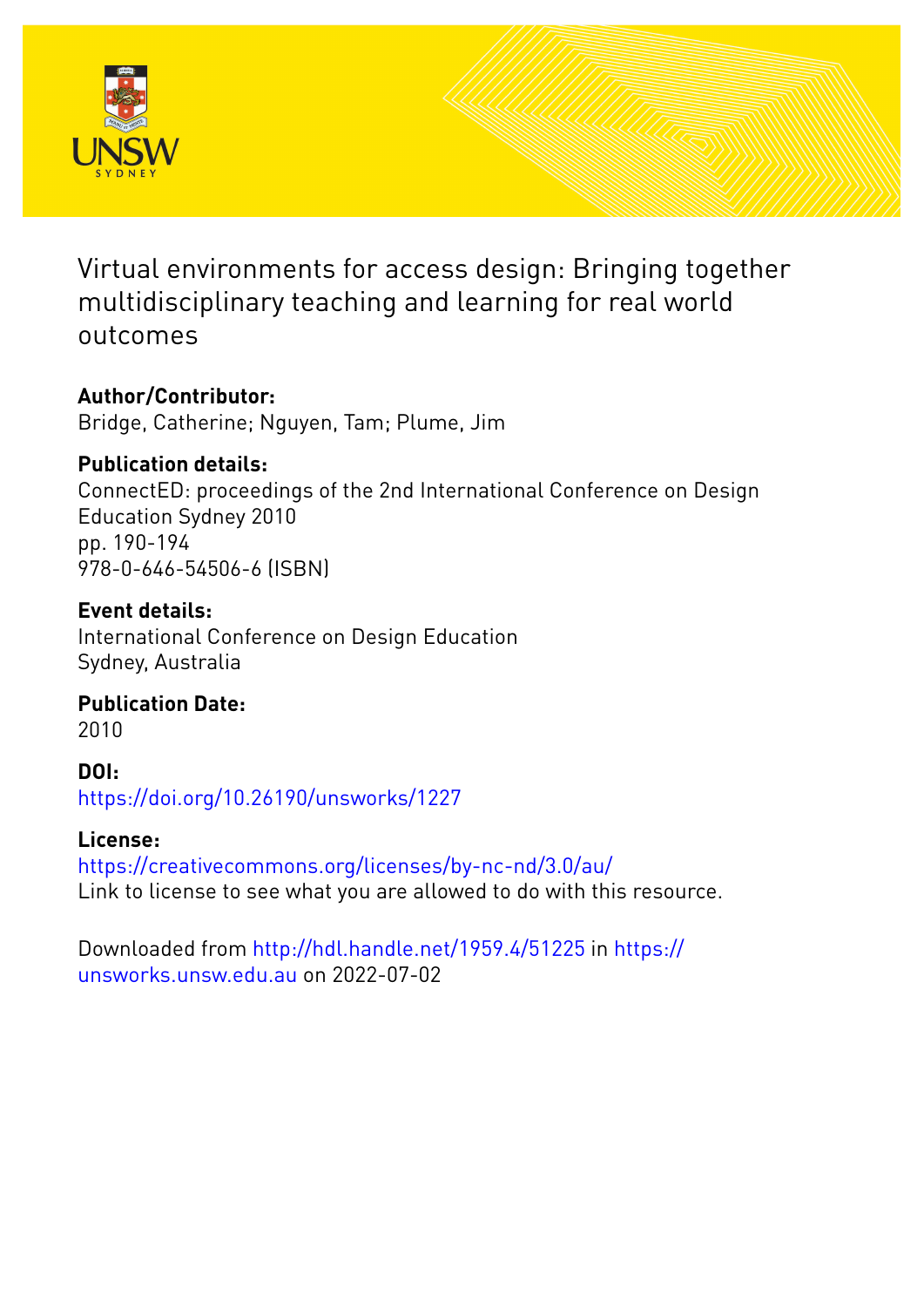28 JUNE - 1 JULY 2010, UNIVERSITY OF NEW SOUTH WALES, SYDNEY, AUSTRALIA

# Virtual Environments for Access Design: Bringing together multidisciplinary teaching and learning for real world outcomes

Catherine Bridge, Tam Nguyen, Jim Plume

Faculty of the Built Environment, University of New South Wales, Sydney, NSW, 2052, Australia

KEYWORDS: Virtual Environments, Digital modelling, Universal design and Home Accessibility

ABSTRACT

Developing digital design skills appropriate for analysing and accommodating issues of design accessibility is critical to better: housing; interior architecture; landscape architecture; industrial design and urban planning. This is a critical response to greater human rights expectations and a key government response to population ageing. The area of inclusive or universal design is a response to global design education initiatives including the United Nations Convention on the Rights of Persons with Disabilities, which stipulates the implementation of programs of action to make physical social and virtual environments more equitable and accessible. In response to these imperatives, an innovative 6 unit credit summer course was designed and developed as a multidisciplinary elective and run for the first time in January 2009 as part of a research project to investigate the use of an open access home modelling application known as MyVirtualHome. From a course learning perspective, students engaged with established digital modelling applications within cutting edge virtual technologies and cultures. Parametric design was used in conjunction with 3D modelling to create customisable components that could be used by naive users within a virtual world to test accessibility solutions. As well as learning technical skills, students' learning addressed attitudinal barriers. The evaluation method used for this project is action-based and draws on a range of evidence including student and tutor learning outcomes, as captured via the learning wiki developed especially for the course and the student satisfaction scores. The paper will discuss outcomes drawing from the Virtual Accessible Design wiki http://vead-2009.wetpaint.com/ which students used as the collaborative vehicle to communicate with each other and their tutors. Finally, the authors will reflect on the future potential of other inclusive design collaborations that enhance both teaching and learning outcomes across design disciplines as well as provide real-world outcomes and scholarship in both learning and enabling environments research.

WHY TEACH UNIVERSAL DESIGN?

A design education paradigm shift is occurring in Europe and the United States as a result of rapid population ageing. The traditional approach to teaching accessible design is changing as designing for the full range of users and understanding the concept of human difference underpins equity and social sustainability. Universal design as a tool for creating greater equity has been around nearly 20 years (Welch & Jones, 2001). However the dream of universal design education being embedded in the core curricula for all design professions is yet to be fully realized in most countries. The slowness to implement or to integrate universal design education into professional built environment curricula is partly because disability access is still seen as a specialised subdiscipline, design for them, not us (Tahkokallio, & Koivusilta, 2004).

The built environment, and housing in particular, has a powerful impact on health, mobility, independence, autonomy and wellbeing for older persons and those with disabilities (Krieger & Higgins, 2002; Lowe, 2002; Thomson, Petticrew, & Morrison, 2002). Unfortunately, residential housing generally assumes average adult dimensions and reach ranges as a design baseline based on healthy and fit adults (Imrie 1996). As a consequence, inaccessibility in the form of stairs, doors, corridors, bathroom, etc., makes remaining in the community difficult if not impossible (Stark 2001). Achieving the independence and autonomy required often results in substantial and costly retrofitting which because it was not a part of the original design might not be aesthetically unappealing, further stigmatising the occupants. Also, traditional housing design outcomes do not consider disability as part of a lifecourse so are likely to require renovation and modification in order to adapt to the needs of its human occupants over its lifespan. On the other hand, including features, such as level entry, wider corridors and walls that can support handrails facilitates independence in daily living. Further, universally designed housing can significantly increase the number of occupants who can use a home with minimal home modification cost.

1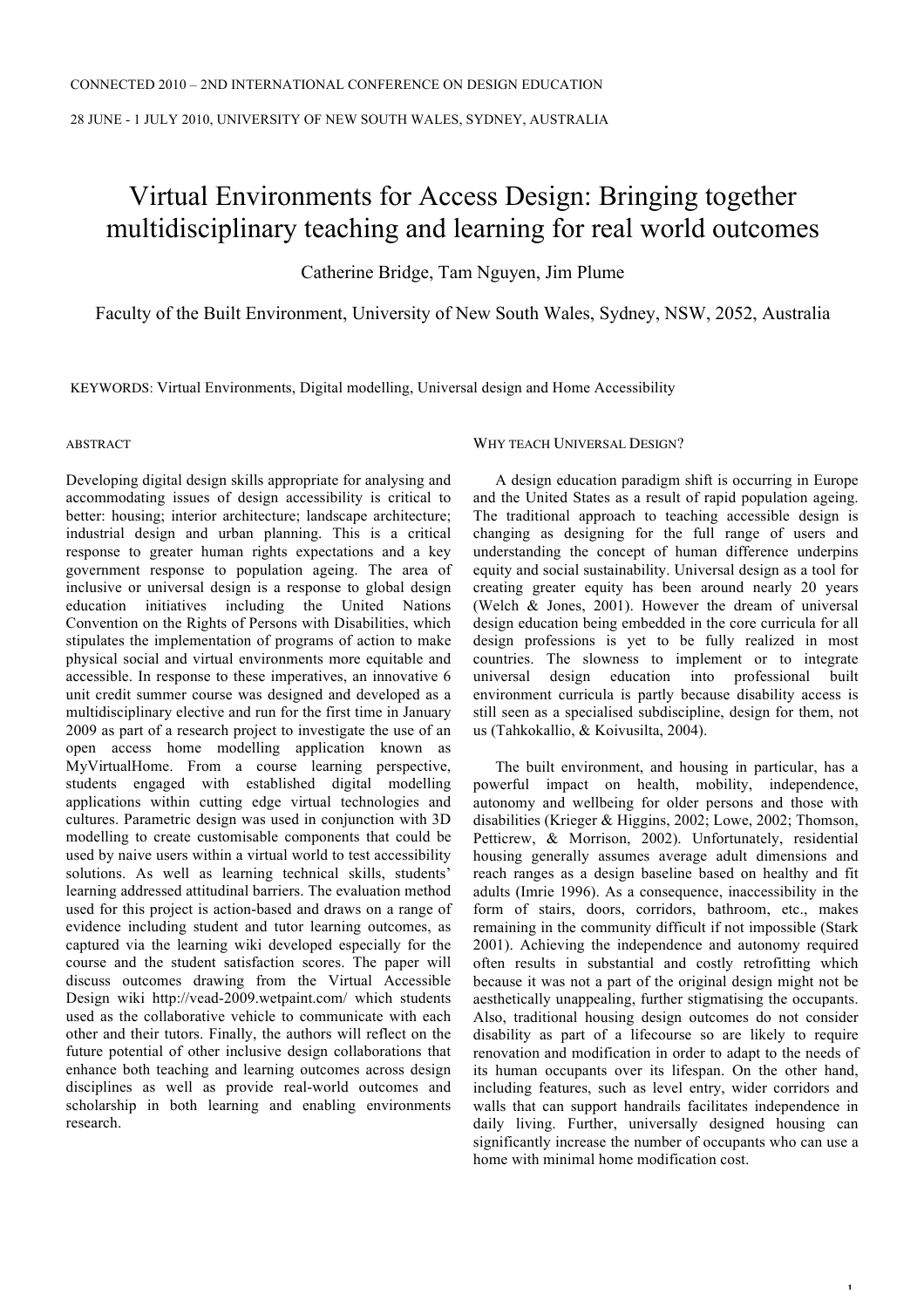Unfortunately, understanding human ability has not been the prime organising principle of either homes or product design (i.e. furniture, fittings and tools of daily life). As a result much of what is currently available in the form of intervention solutions (often sold as assistive devices) have been created for small niche markets. Indeed they often look unattractive or even worse carry connotations of hospitals, institutions or disability, so are likely to confront the potential user with their disability status. Further, knowledge about what constitutes good solutions must be interpreted in context (Harrison & Parker, 1998).

Universal design is a reframing intended to better address the accessible design inertia. Universal design means design for people of all ages and abilities to the greatest extent possible without the need for adaptation or specialised design (Connell et al. 1997) Thus, universally designed housing is intended to better cater for the range of physical dimensions and capacities as people move through life. Universal housing is designed to improve housing sustainability by increasing durability of the home over its lifespan. Other terms often used interchangeably to mean much the same thing include 'lifetime housing', 'barrier-free', 'accessible', 'visitable' or 'adaptable' home designs are.

While Universal Housing Design is rarely a 'one size fits all' outcome, considering the full range of users is important when starting to develop more useable, flexible and adaptable designs. The development process is extremely important in this regard, both in terms of training future design and construction professionals but also in enabling end user testing and feedback. An essential part of this process is ensuring that existing commercially available products designed to improve accessibility are available to end users in a format that they can identify, easily manipulate and critique. Throughout this interaction process, it is possible to create better quality housing outcomes and better Universal Design products by accumulating and reflecting on what is available to the designer during the design process.

The universal housing design leaning objectives were as follows:

- To develop an awareness and understanding of universal design principles, and its significance in the built environment.
- To test, analyse and develop the application of digital technology in universal design.

### I. DIGITAL DESIGN LEARNING

The learning opportunities afforded by simulated and virtual environments have prompted their exploration as learning modalities (Breen, Nottrot, & Stellingwerff, 2003; Plume & Mitchell, 2007). A classic genre of virtual reality applications that strive to save money and reduce time is virtual prototyping. These can range from something small such as a more accessible tap assembly to the review of the whole home. Simulation is frequently used in educational

environments and appears to be a universally accepted mode of learning as it allows users to explore and communicate complex ideas (Rieber, 1996).

Virtual prototyping facilitates product evaluation from a variety of perspectives: accessibility; ergonomics; constructability and aesthetics. This advance is underpinned by innovation and growth in virtual reality, visualization, and simulation technologies useful for building information management and housing design. Further, authors like Whyte, Bouchlaghem, & Thorpe (1999) state that improving residential design quality using virtual reality as a design and visualisation tool offers both greater transparency and efficiencies in communication. The students enrolled in the VEAD course appear to agree with this notion as the following excerpt demonstrates.

"*I think that virtual environments will become a great aspect of design someday. its true that most clients will feel at ease if they were to see a final result of their 'plan' without having to risk making huge mistakes and risk losing mone*y" (VEAD student 1, blog).

These types of student responses are unsurprising as simulations using virtual reality techniques are held to reduce uncertainty and allow for quick and easy concept assembly and component checking. This is critical because without the final product, only "intermediate design objects" (drawings, CAD images, prototypes, etc.) are capable of embodying intended outcomes (Marc, Belkacem & Marsot. 2007). Further, as circulation space, lighting and product design and selection account for the major part of a building's accessibility and usability to its end users, it is vital that the performance of these systems be well understood and optimized in order that better house building and interior architecture outcomes can be achieved.

There are several reasons why students have difficulty understanding the requirements of a building for a particular user's accessibility as this depends not only on the performance of the envelope components (walls, windows and roofs); fixtures, fittings and lighting systems, but also on their overall performance as an integrated system within the room and home as a whole. The complex and dynamic interactions that the building has with its users and its systems need to be modeled and simulated for analysis. However, to be effective, it is important to take account of the tools employed, as well as their limitations.

In this course, the digital software employed was an innovative on-line gaming type of software (i.e. MyVirtualHome) combined with the more conventional 3D Studio Max from AutoDesk. Most built environment students are expected to be familiar with 3D Studio Max software or similar as a part of digital architecture education and it is typically introduced as a part of a suite of building information management tools. Mastery of 3D Studio max involves the ability to create new object primitives; materials; parameterisation; lighting and rendering.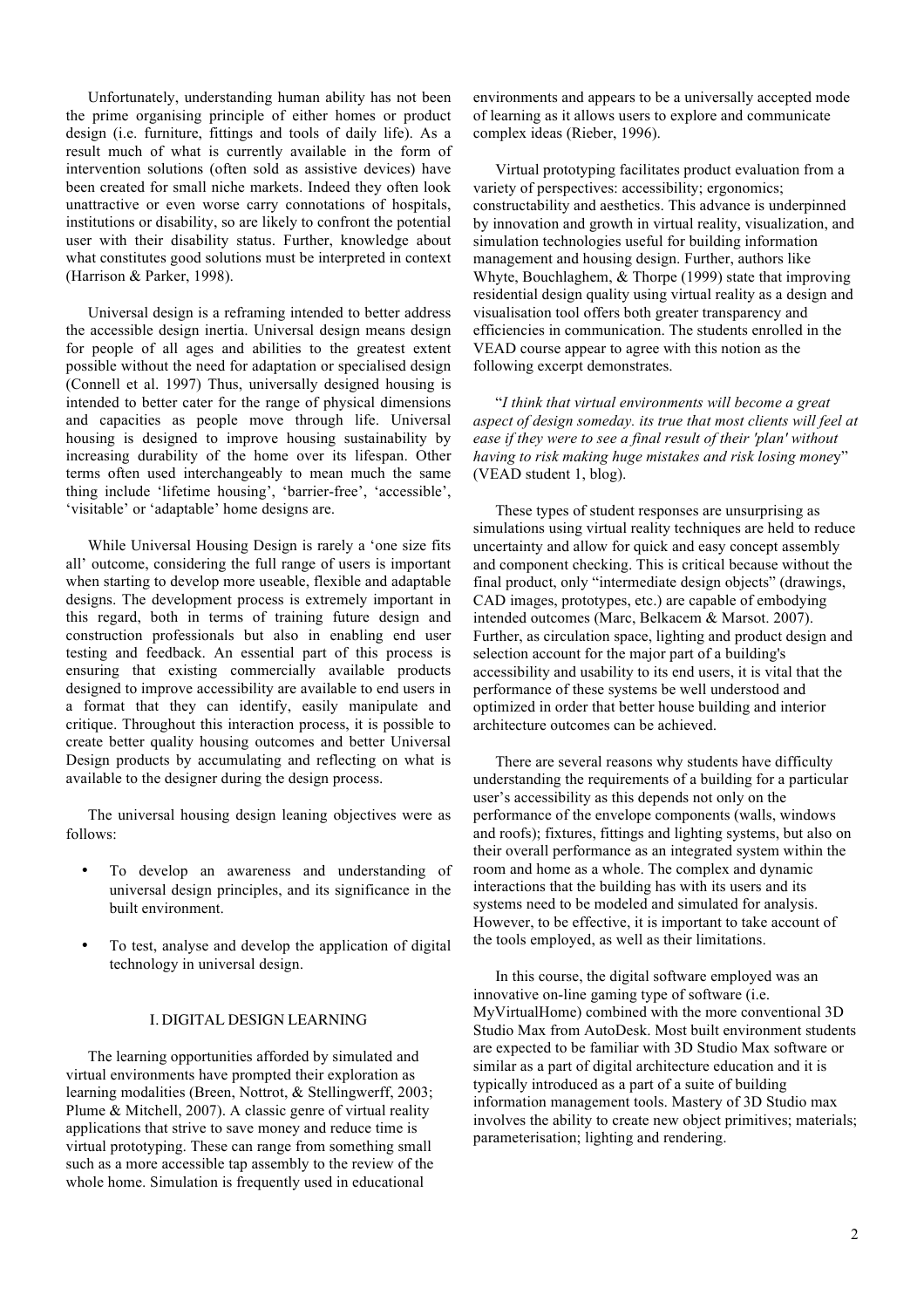### II. MYVIRTUAL HOME

MyVirtualHome software was created as an alternative to traditional 3D modelling software with ease of use and affordability as its key criteria. Traditional modelling software typically demands many hours of training and sufficient opportunities to practice to achieve mastery. Further, developers assume an understanding of architectural drawing conventions and coordinates. MyVirtualHome software unlike traditional tools uses a computer games software platform a little like the SIM software series popular amongst teenagers and therefore already familiar to many younger people.

The rationale given by the MyVirtualHome developers for its creation was the need for innovative Australian software aimed at end-users not just design professionals. They believe that resultant opportunity for visualisation and improved communication has the potential to address the significant amount of new construction and renovation currently underway in Australia. For instance, it aims to improve customisation, renovation and maintenance within the home building industry.

This is significant since over "150,000 new dwellings are built every year. Further, nearly 450,000 of Australia's 7.7million homes undergo a renovation, 1.3 million home owners move to another address, millions purchase furniture, electronic or decorator items and most households will require some maintenance or upkeep via contractors" (My Virtual Home, 2009). Additionally, there is a growing awareness of how design decisions impact satisfaction and usability outcomes. The digital design learning objectives were as follows:

- To give the students a conceptual framework within which to understand the nature of virtual technology, its application within their wider learning context and its impact on the present and future state of built environment professions; and
- To establish a basic level of confidence and capability in the use and manipulation of virtual technology for design purposes.

#### III. STUDENT EVALUATIONS

Students had a number of tasks that they tackled to achieve the learning objectives as they moved through the course. These tasks included: case studies of people and designs; design and modelling of an accessible prototype that addressed functional limitation of a person known to the student. This prototype was then placed into their home that was remodelled for accessibility. The design prototypes designed by students varied from innovative task lighting solutions for people with visual impairment to integrated accessible shower units for people with mobility issues. This section reports on feedback obtained via the end of semester unit evaluations or the Course and Teaching Evaluation and Improvement (CATEI) scores.

It should be noted that while scores were very positive, only 7 of the 35 enrolled students completed the CATEI assessment. Figure 1 indicates that students valued the level of course challenge and found the material interesting. This is not surprising as it was an elective unit and it could be argued that students may have self-selected according to existing interests.



Fig. 1. Level of course challenge and interest.

A key objective of any teaching and learning interaction in terms of professional development is the ability to take material and develop it into the future. It was therefore pleasing to see that students strongly agreed with the fact that the course had enabled this (Figure 2).



Fig. 2. Degree of learning independently in the future.

Last and probably the most pleasing outcome was that students rated the level of improvement of their understanding and skills so highly see Figure 3.

| <b>Response Distribution</b> |              | <b>CountPercent</b> |    |    |  |
|------------------------------|--------------|---------------------|----|----|--|
| <b>Strongly Agree</b>        | 4            | 66.7%               |    |    |  |
| Agree                        | 2            | 33.3%               |    |    |  |
| <b>Moderately Agree</b>      | $\mathbf 0$  | 0%                  |    |    |  |
| <b>Moderately Disagree</b>   | $\mathbf{0}$ | 0%                  |    |    |  |
| <b>Disagree</b>              | $\mathbf 0$  | 0%                  |    |    |  |
| <b>Strongly Disagree</b>     | $\mathbf 0$  | 0%                  |    |    |  |
| N/A                          | $\mathbf{0}$ | 0%                  |    |    |  |
|                              |              | $\mathbf 0$         | 25 | 50 |  |

Fig. 3 Level improvement of understanding and skills in accessible modelling.

Student blogs entered during the course provided a greater degree of insight into the factors that shaped this type of rating. For instance, "*overall I have learnt a lot on what universal design is, and its importance to the world. Before this course I had little to no idea on this field. Also learning to use my virtual home is pretty useful, I'll use it when trying to draw up something quickly to get an idea, before drawing it on AutoCAD etc.*" (VEAD student 2, blog). It appears that they valued the speed and ease of modelling, seeing it as an intermediary step in the more detailed modelling expected of design profession. Another student made clear that exposure to and reflection on peer-discussion assisted them to develop